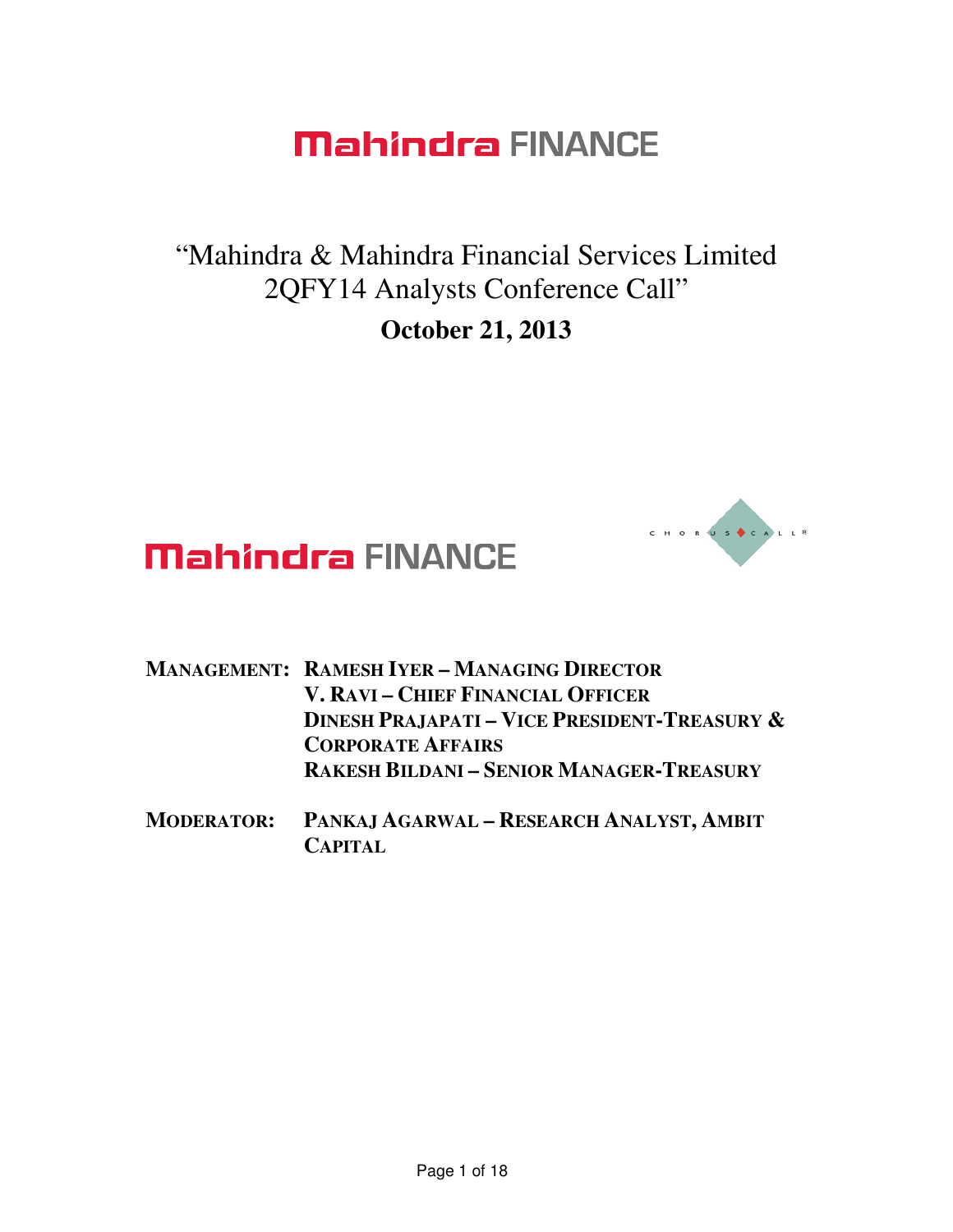**Moderator:** Ladies and gentlemen, good day and welcome to the Mahindra & Mahindra Financial Services Limited 2QFY14 Post-results Analyst Conference Call hosted by Ambit Capital. As a reminder, all participants' lines will be in the listen-only mode and there will be an opportunity for you to ask questions after the presentation concludes. Should you need assistance during the conference call please signal an operator by pressing '\*' followed by '0' on your Touchtone telephone. Please note that this conference is being recorded.

> I now hand the conference over to Mr. Pankaj Agarwal from Ambit Capital. Thank you and over to you, sir.

- **Pankaj Agarwal:** Good evening everyone. This is Pankaj Agarwal from Ambit Capital. I welcome you all to the second quarter earnings conference call of Mahindra & Mahindra Financial Services. The officials who are representing from Mahindra & Mahindra Finance on this call are Managing Director – Mr. Ramesh Iyer; Chief Financial Officer – Mr. S. Ravi; Senior GM-Treasury & Corporate Affairs – Mr. Dinesh Prajapati; and Manager-Treasury – Mr. Rakesh Bildani. Thank you gentlemen for joining this call and over to you.
- **Management:** Thank you. Good evening. I will take you through the summary of what we thought this quarter was and where do we go from here and anything particular to the number and things like that can be answered possibly through a Q&A and I assuming that all of you have the results already with you and therefore I am not really going to deal with each of the number. So to just begin with I think it is very, very important to keep in mind the backdrop of what is happening overall in the marketplace. One, clearly all of us knows that the auto industry is kind of slowing down and it is going not as expected. Two, the liquidity market in this quarter particularly had its own volatility both in terms of money availability as well as the interest rates the way they were volatile.

I think climatically it was monsoon throughout the country while it is good news that it is a good monsoon but the benefit of it will only follow in the future quarters and therefore one should understand the number of working days available during these 90 days of this quarter is not the full 90 days. We would have lost not less than 20 to 25 days due to such climatic impact across different geographies. And also some states are particularly going through difficult times politically and therefore what is the economic activity slowdown are the three or four pressure points that one has witnessed during this quarter. And as again that there are enough I would think weightage plus points for an organisation like us. One, even though the market for liquidity has been under pressure but for us to raise money from the banking system or from our fixed deposit programme or from issuing on some bonds or whatever are those instruments that we use to raise money, we have not had the pressure of not being able to raise funds. So we have been able to comfortably raise liquidity. But yes, whatever is the market rates have been the pressure for all of us and therefore one had to be cautious in even deciding should one be in that much business by raising money at this price.

Two, with the kind of pressure of volumes that we talked off in the auto sector I think to some extent they have been either offset or balanced out by tractor sales being better. Also, the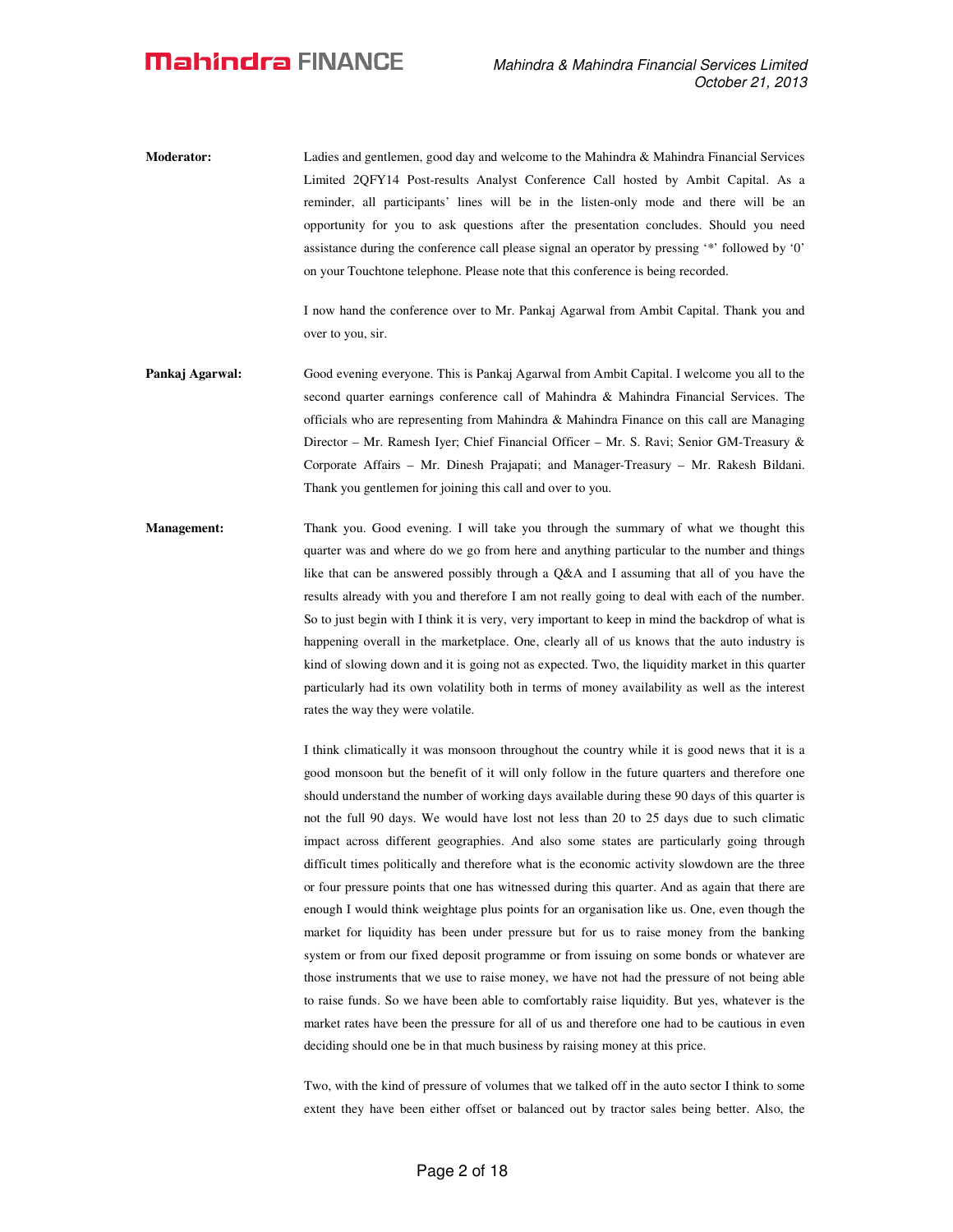second-hand vehicle demand as far as we are concerned was favourable. But yes, when you look at the second quarter of last year versus the second quarter of this year, the commercial vehicle market has completely been out of sight, not doing well at all and we have been very conscious the last six months of not wanting to do commercial vehicle in a big way and to that extent there would be clear pressure in terms of the disbursement numbers are concerned. But it is a more conscious decision to decide how much does one want to really grow in a volatile scenario like this. We have actually put our house in order, in the sense, developing a deeper channel to be ready for the third and the fourth quarter.

We have put adequate people in place, created lot of internal teams and systems in place to be able to handle recovery much, much better than one would thought one can handle and therefore our focus has been more on process correction, operational controls ensuring transactional cost controls and ensuring quality improvement. That is a focus we have kept in this quarter and therefore we are not overly concerned if the disbursements have been little slow in its growth but we are very, very happy to mention that if you look at our quality of assets, we have not deteriorated at all over the first quarter of this year. In fact we have shown improvement over the first quarter.

We have also taken some very bold conscious decisions of ability to repossess vehicles safely and sell them off even if it means that we have to book little loss on those transactions rather than leaving the vehicle or the collateral with the defaulters' hand. So some such actions have also been initiated by us and therefore I would think the second half for a company like us is always been a phenomenally good second half all through in the history and with a good monsoon that we talked off we do expect that the crop yields will be good, the support will be good. Just as one indicator would be in Madhya Pradesh, the soybean price has been announced and the price is an extremely good price. But yes, the crop was a little destroyed due to the monsoon and therefore dual pricing has been announced on the quality of the crop. But it is still, in terms of yield and price, it is a phenomenal price. The festival that just went – the Dussehra festival, was the excitement as high as it was last year? I would personally think the answer is, no. But then if you look at the last six months and look at what was October, I think October was very different from the last six months.

So I think clearly there are trends of volumes picking up due to the festival. One is expecting the balance of the month going into Diwali will be a big month and will be followed by a good cash flow arising out of yields. And then comes the southern harvest time which is January and one would expect the southern market to improve. As we mentioned, in the first quarter, I think the southern market continues to be not doing as well as it was in the first quarter. It is only doing as much as it was doing in the first quarter but it is not a problem at this stage because in the south yet it is not the season. The south would start getting rains only from now especially Tamil Nadu and therefore January is the real season for them and the dealers across southern India do express that there are expectations of positive trends; the sentiments are positive.

I think we are not overly worried about a little low volume in this quarter. I think we will make it up as we go along as the expectations of volumes are much, much higher and as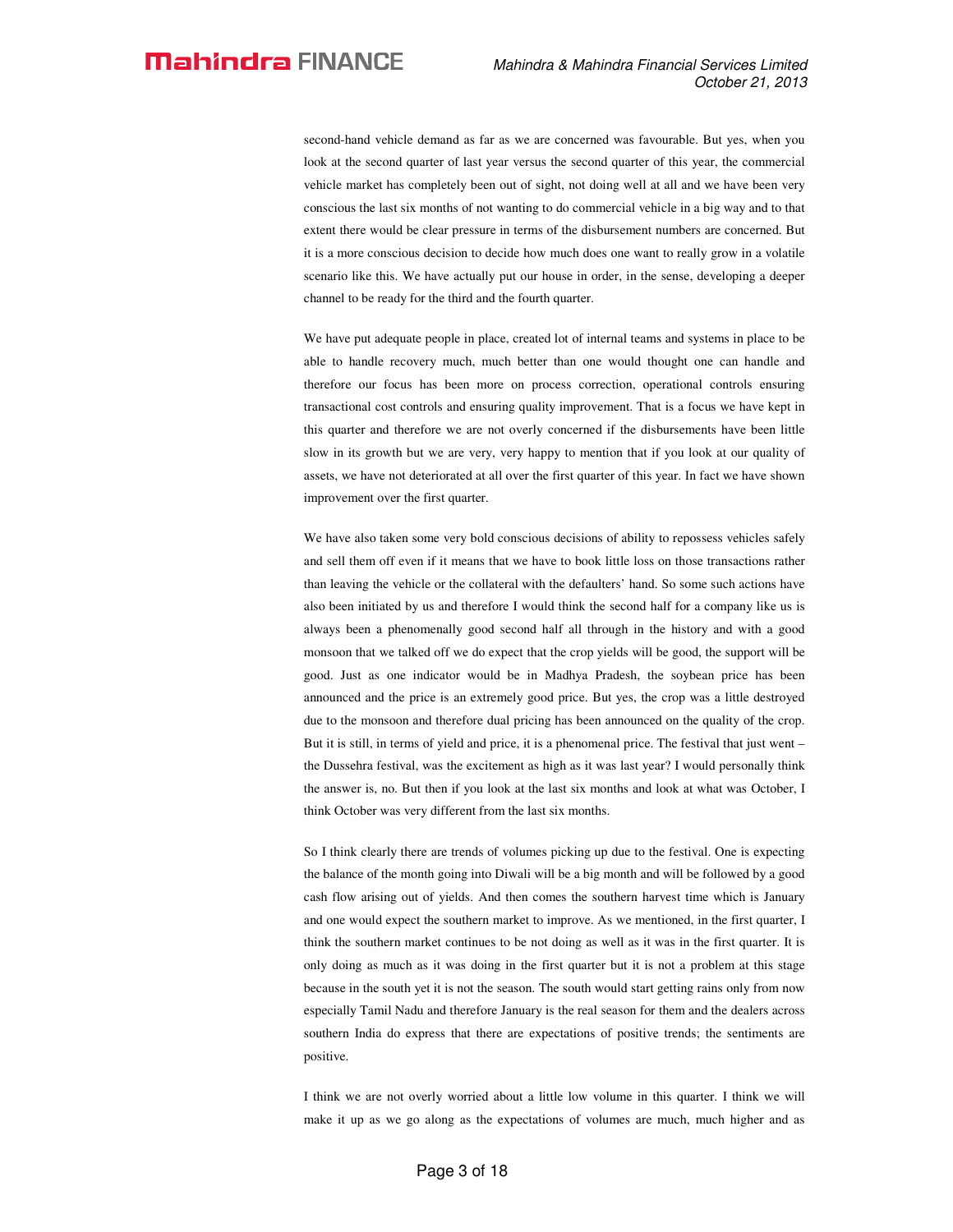always in the past we have now working with almost every manufacturer and every new product that gets launched and therefore that is an emerging opportunity. Our cash flows in terms of collections, we are very happy and comfortable and as we close this quarter we are at the same level that we were in the first quarter and one can only see a further improvement going from here. We are increasing our channel growth to get the benefit of whatever can be in the next two quarters and therefore we are not going to slow down on people recruitment and on channel development. As far as the ability to raise funds is concerned, we do not have an issue in hand. We can answer any specific question on that as we go along. Yes, after some controls have happened on the rupee volatility, I think interest has also settled down. It is not scary as one thought as we were in the quarter that we just ended.

So, in summary, I would think that it was a very satisfying quarter so far as we have concerned from all aspects of the top-line growth and the asset growth on the quality of asset maintenance and as far as the profit and margins are concerned. Very importantly if you recall we had said in July that we pushed up the rate which would have come in to play from August-September and one can see possibly a little improvement in our NIMs which has happened as we close the quarter which has come purely on the strength of our ability to pass on the rates to the customer. So even on the NIMs front we feel very comfortable. We can possibly go into details of each of this and even at the backdrop of many negatives around I think we still feel very buoyant and positive about the rural market. We are not seeing signals of substantial slowdown or a crackdown in that market and as the monsoons, as we are talking, as a festivals, as we are talking, the sentiments continue to be very positive and therefore we would want to capitalise on this emerging situation from the rural market.

So thank you so much. That is from me as far as the initial input is concerned and may be we can get into specifics of anything that you may want to understand. Our whole team is here. Thank you so much.

- **Moderator:** Thank you. Ladies and gentlemen we will now begin with the question and answer session. We have the first question from the line of Nikhil Rungta from Standard Chartered Securities. Please go ahead.
- **Nikhil Rungta:** Just one question, the repossessed assets which we talk about, is it in line with 1Q or it has increased or decreased?
- **Management:** In terms of absolute volume, it has come down. That is because we have disposed of a decent number of vehicles during this quarter. So, in absolute numbers, repossessed vehicles have come down. But also it is important to note that there is no point in storing vehicles because then the resale price keeps dropping and therefore we have taken some bold decisions to also repossess from defaulting customer. In the normal good market conditions we would have allowed more time to the customer.

**Nikhil Rungta:** And like the number of repositions which happened during the quarter, was there a higher amount of sale from that also, this is from the outstanding stock of repossessed stock?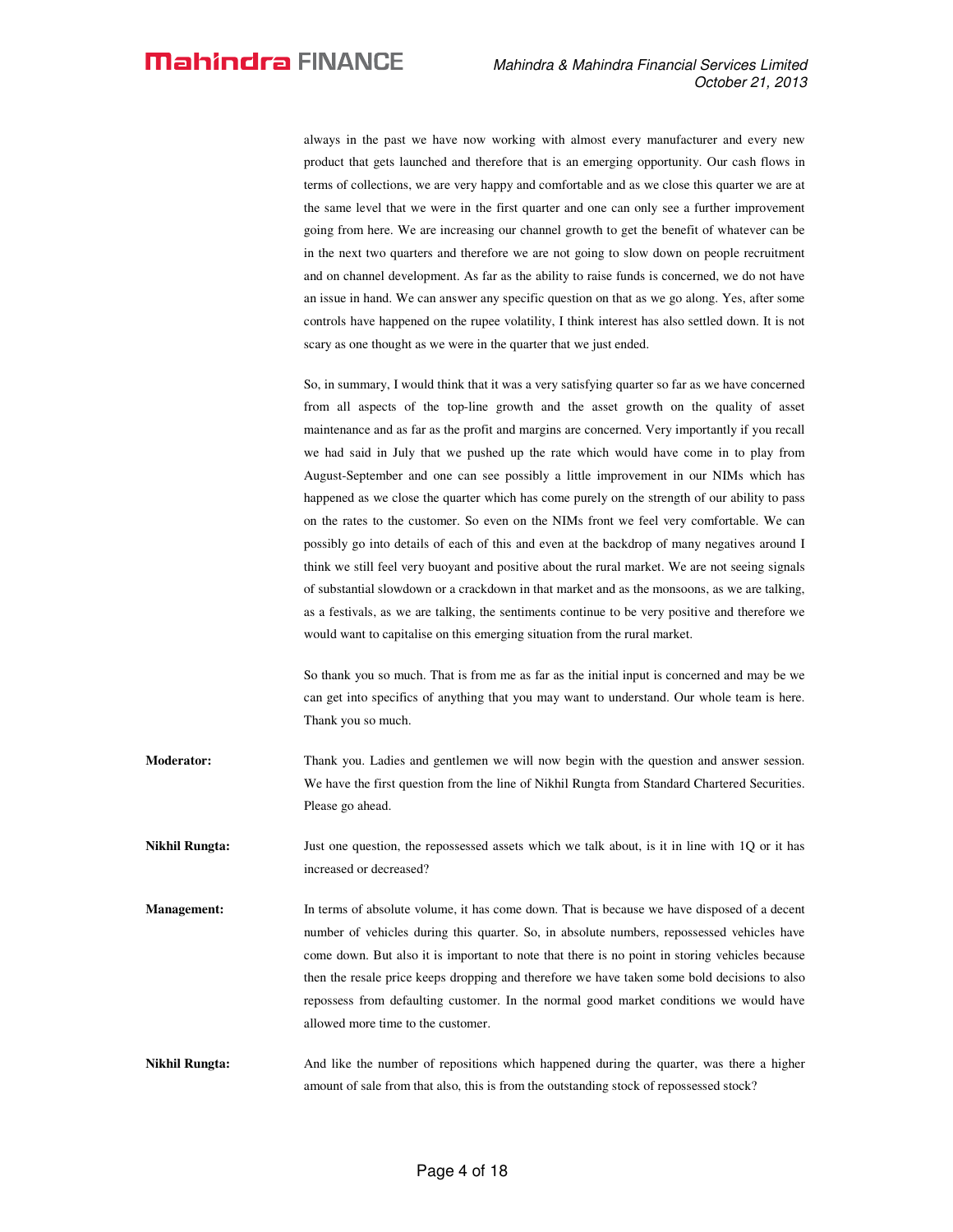- **Management:** I think it would be a mix of the two. I mean it is not in first-in first-out method. It is whatever the demand of the vehicle is; see we have different formats of disposal auctions, customer coming back and settling, dealers buying some of the products and then capitalising it. So we have various formats and therefore all vehicles are offered in the yard and whoever picks up whatever.
- **Nikhil Rungta:** So in terms of outstanding stock or reposed stock has also come down QoQ and the number of repossessed stock has also come down in terms of incremental quarter-on-quarter?
- **Management:** When you say outstanding means what?

**Nikhil Rungta:** That outstanding at the end of quarter the stock of repossessed stock assets which we have.

- **Management:** Yes, that has come down. That is what I am saying. That has come down. But you add one more thing along with it I mean the….
- **Nikhil Rungta:** Yeah, the incremental repossession which we do, that one has that also come down or that is in line with this?
- **Management:** That is in line with the first quarter. See normally we repossess about 1,500 to 2,000 vehicles and then sell almost the same number which is why you will find most of that at the stock levels are the same. And in a specific quarter like this where the demand is a little more, like for example, the tractor market was doing well and so if there is a demand for second-hand tractors. But at the same time we should keep in mind that stock in certain markets like Andhra would go a little slow when the market condition itself is not too conducive. We may not want to push too much to be sold in that market at the same time repossessions will also be cautious.
- **Moderator:** Thank you. The next question is from the line of Prakhar Agarwal from Edelweiss Securities. Please go ahead.
- **Kunal Sangoi: Kunal over here from Edelweiss. Firstly, if I look at the calculated yields that seem to have** actually gone up by say almost more than 60 basis points, so apart from whatever is the increase in the lending rates which we would have done across most of the product segments, is there any other element included in that comes up for securitisation income or something?
- **Management:** No, securitization, we did not do any securitisation transaction but yield may not be purely by a rate increase, it could also be some product mix, still like little more of refinances done then the overall yield may look better. So it is not purely by a lending rate increase to that extent. As I explained, a lending rate increase has increased the yields by about 30 basis points or so. The others could be out of some product mix exchange all that but definitely no securitisation income or anything specifically which has been booked in this quarter.

**Kunal Sangoi:** And secondly, if I look at it in terms of the repayment, so actually what is the disbursements during the quarter and just calculated in terms of what could be repayment run rate that is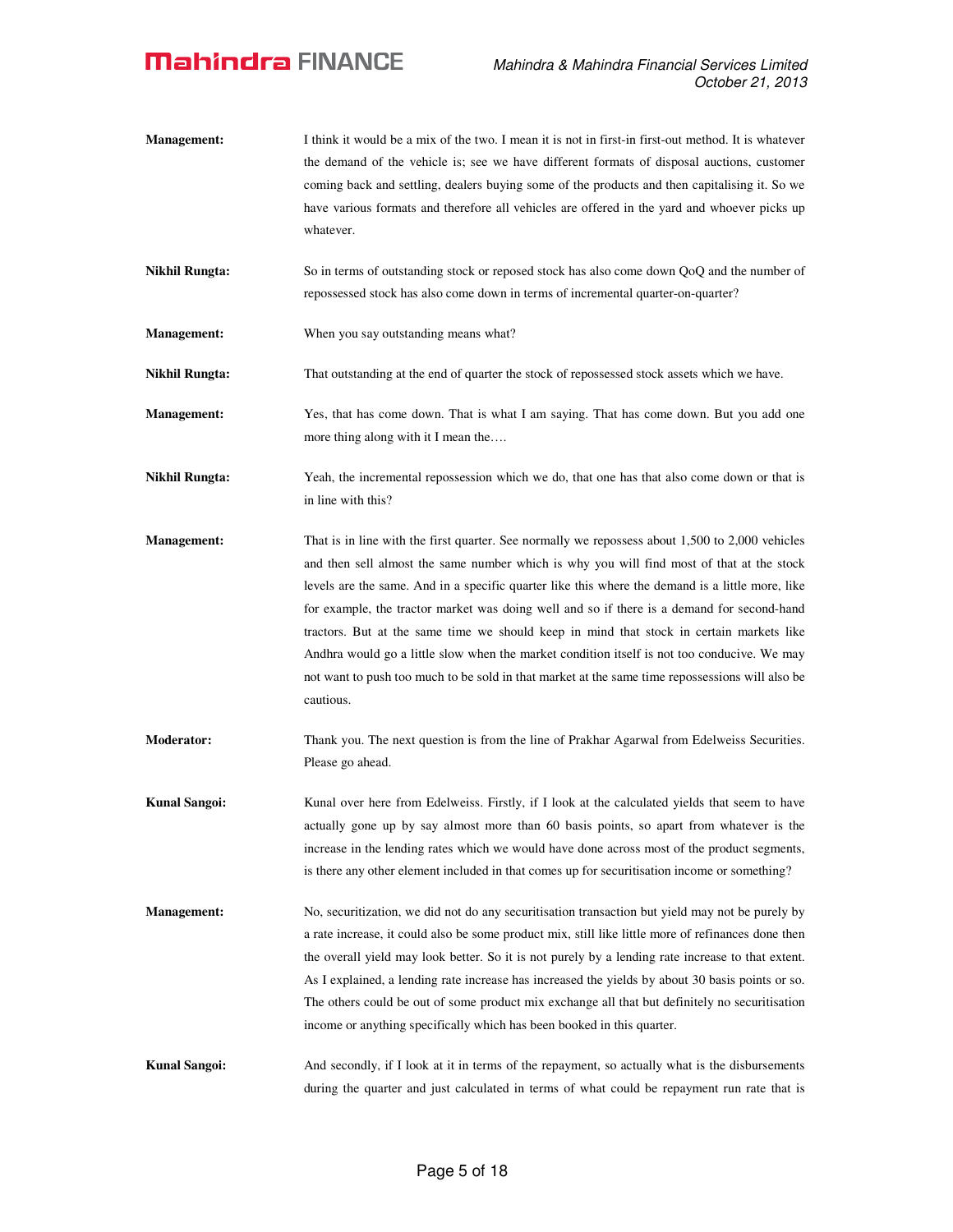actually lower than what we had seen historically over the last 6-7 seven quarters? So is that the trend particularly or what is there to read into it?

- **Management:** I thought in my introduction I said see this quarter we would have worked only out of the 90 days, we would have lost at least 20 days purely because of the climatic situation and not able to really reach out to customers for collection and things like that. And some specific locations like Andhra would have reflected a little lower collection. But it is not abnormally lower than ever in the past, may be 1% or 2% lower than in the past.
- **Kunal Sangoi:** Yes, almost like 2% to 3%. So sir whether may be if then it should get reflected in terms of say the higher delinquencies or say deferrals?
- **Management:** It would not be delinquency because even if the current demand does not get collected on time it will be shown as a little less collection. It is not out of six installments outstanding that the customer is not paying. Even some new loans that we would have undertaken one month back and then the first installment is due, please understand that we are still operating on physical collection model. 100% is not on a PDC platform. Otherwise this answer would not hold good. When 60-70% collection is still physical in nature and then your ability to reach out due to some temporary conditions of the markets delays it one would see. But one may see this improved immediately in the first week of October or second week of October as we are able to reach out more offers because otherwise the gross NPA should have jumped. Let us say that if all these collections are not coming from NPA accounts and therefore delinquencies have to go up, right? Then that will reflect there.
- **Kunal Sangoi:** Yes, so would it come with a lag of a quarter or a two that is what my question was actually say for it is like the lower repayment is getting reflected?
- **Management:** I want to tell you that this little less collection has nothing to do with quality of customer. That is the point I am making.
- **Kunal Sangoi:** So maybe the trend of say much better numbers in terms of the second half sir, recoveries and collections being on a better side as we go into 3Q and 4Q?

**Management:** See 1% or 2% lower collection is a very small fraction of the overall.

- **Kunal Sangoi:** And sir, lastly in terms of for the overall provisioning cost of say Rs1,026 crores. So if we look at it in terms of a gross NPL there is hardly an increase, hardly like a Rs70 crores increase which is there plus not a significant growth in the AUM wherein we would have to maintain the standard asset provisioning. So then what is the balance increase higher provisioning on account of?
- **Management:** So basically when contracts mature and go up to 100% and all that right? You can see it has reflected in lower coverage. So what has typically happened is, let us say, some contracts were in the second bucket of 50% provision, okay. They move to the next bucket let us say of 100% provision or repossess and sell vehicle and book a termination loss. So within the same NPA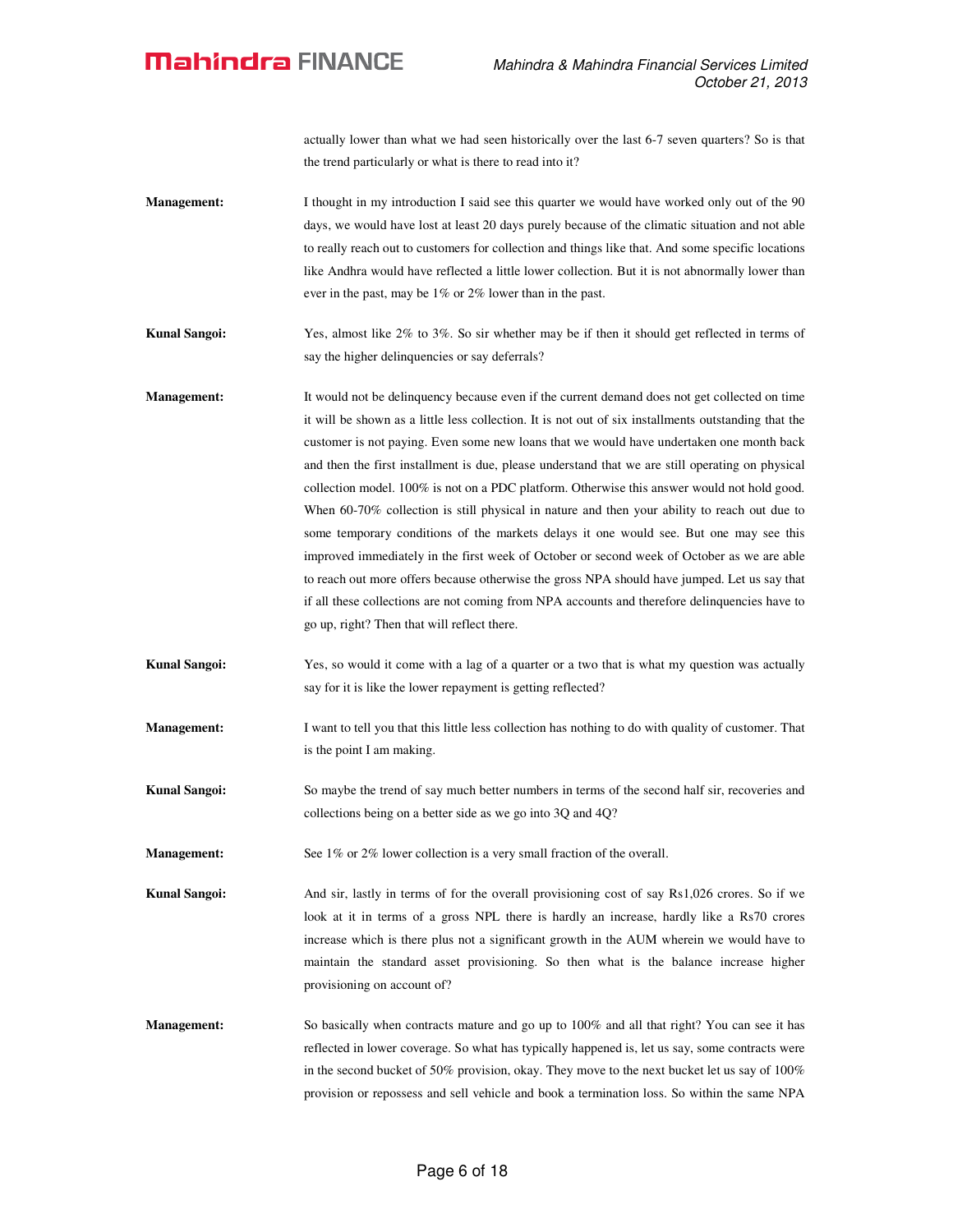which has already in book you make a higher provision or close the contract by termination, whatever is the difference as a loss?

- **Kunal Sangoi:** So would that may be on the termination, whatever we would have booked is it relatively on a higher side in this quarter or nothing to...?
- **Management:** No, it would be wrong I mean see ultimately one has to look at the total provision made including termination loss. So therefore if you look at our P&L, the first quarter if it was Rs125 crores, in this quarter also, its almost the same number which means it has only changed category within. We have decided to reprocess sell close contracts if necessary.
- **Kunal Sangoi:** But sir, in the first quarter we had seen like almost Rs400 crores increase in GNPLs as well?
- **Management:** Yes, so that is not there now?

**Kunal Sangoi:** Yes, that is what. So OK.

**Management:** That means we have been able to hold the quality of the asset and within what is NPA we are trying to take corrective action of either settling the contract or providing little more if required.

**Kunal Sangoi:** So it is more of a seasoning which is there or sort of a market-wise provisioning?

**Management:** Yes, clearly.

**Moderator:** Thank you. The next question is from the line of Ashish Sharma from Enam Asset Management. Please go ahead.

- Ashish Sharma: Just on this disbursement growth for 2Q at 5%, I think you mentioned about so was it a sort of a technical call from the company side that we want to slow down the growth, I mean just some colour on that sir?
- **Management:** I think it is mix of three things. One, of course we have to be very open about it right up front that the overall market has been a little slow. So we do not want to be seen over aggressive in a market which is going a little slow. So if you look at we kind of almost moved out of heavy commercial vehicle and therefore if in the second quarter of last year if we had ex 1,000 crores or ex Rs100 crores as second hand I mean as commercial vehicle disbursement against that if we have done nothing then to that extent we do not have alternate replacement so very easily in value terms. And third is it is a very, very clear conscious call with this kind of money market situation, with this kind of high cost fund, there is no point in borrowing at this rate and then lending and imagining that the rates can be fully passed off. So we have also been cautious. And fourth is certain geographies by political like part of Tamil Nadu, part of U.P., part of Andhra have not been very favourable and therefore we have been very conscious not to be lending in those markets.

**Ashish Sharma:** Sir, but have you sort of vacated certain segments I mean?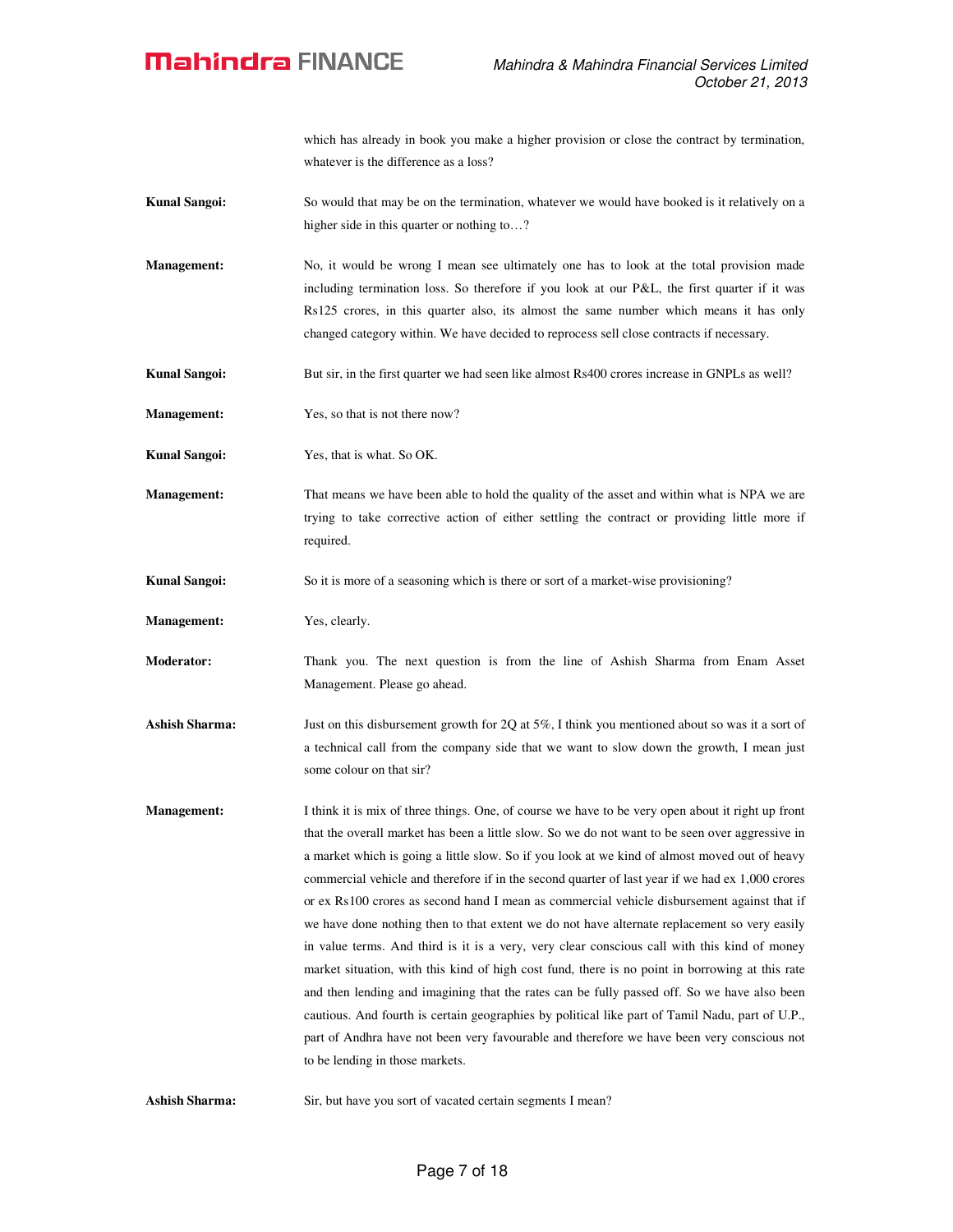**Management:** No, vacating segment is only heavy commercial vehicles because in any case we are not a significant player. Otherwise we have neither vacated our market nor a segment. It is just a temporary either slowdown or a wait and watch in some of the markets. Ashish Sharma: So overall if you see the first half, the disbursements have grown at around 17%, and so this is an achievable run rate or do you see a little pressure on that number? **Management:** It is my personal opinion that if the festivals turn out to be good, this number is definitely doable or may be better. Ashish Sharma: And second question will be on the margin side, you said that 2Q we have seen some benefit and I think we will see further benefit in 3Q and overall with liquidity condition sort of normalising, what sort of outlook on margins we can have? **Management:** I do not want to put a number to it but I think that if you see a 25 basis point increase which has come from the lending price increase, whatever benefit we can get of the borrowing cost decrease from hereon will be a retained margin. Ashish Sharma: And you know sort of having in.... **Management:** One question per individual was announced. Ashish Sharma: **Just lastly you are sort of carrying an excess liquidity I mean on the balance sheet or you sort** of a managing it? **Management:** No, we have been always having working capital limits from the banking system and so that is our fall back liquidity management plan and we continue to have that as one of the important liquidity management tool and we have a very small percentage of our liquidity management by way of investment in fixed deposit or Government security if there is an opportunity. That is the only two ways. **Moderator:** Thank you. The next question is from the line of Vikesh Gandhi from Bank of America. Please go ahead. **Vikesh Gandhi:** Just few questions. One is just wanted to get your perspective on securitization. I mean typically securitisation is it picks up in the second quarter towards September and more towards March and I guess we have not done anything much of this quarter, so what is the outlook on that? Anyway it is a small percentage but…? **Management:** Yes. See as far as securitisation or assignment through transaction is concerned we have been always saying that we do around 10-12% of our annual business opportunity you know to believe we should be able to continue to have the similar run rate in this year also. Why because whatever asset we are selling is primarily brought by the banks who are in need of the PSL type of asset category. I have enough PSL asset class which is in demand by the banks. So there is a negotiation, there is a dialogue going on with the interested buyer in the banking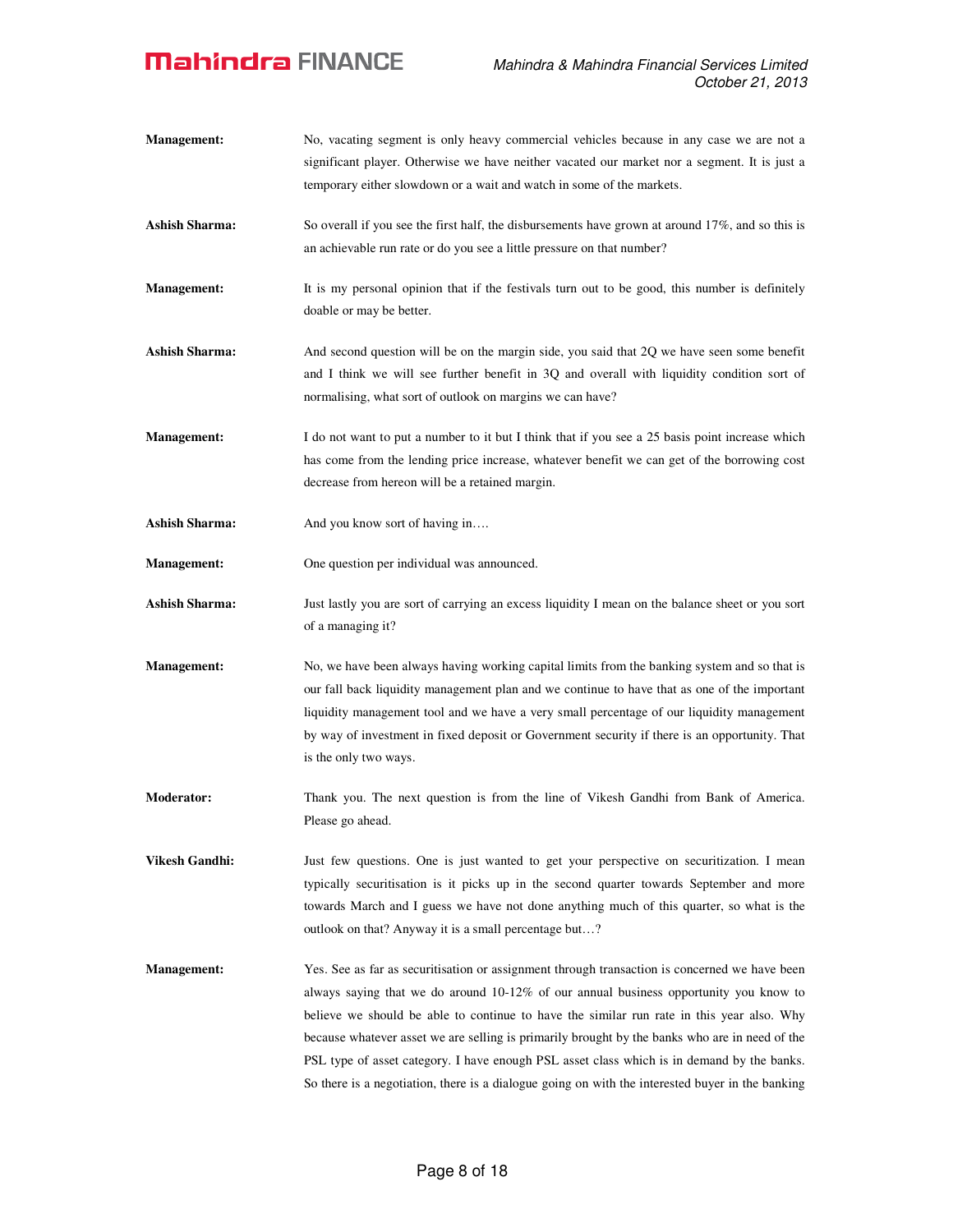segment. In the first quarter or close to the second quarter there was a dilemma with the banking system on account of the…

**Vikesh Gandhi:** RBI action?

**Management:** RBI as well as on the account of the taxation impact of the new guideline which says that the income will be distributed as that tax will be deducted at source by the trustee and it will be given as a tax-free income in the hands of the receiver. That impact of it was discussed. So primarily I think because of the PSL need, the banking sector always will be behind this asset. So you will see a lot of transactions happening in the third and fourth quarter as we have seen in the previous year.

- **Vikesh Gandhi:** And sir, I was obviously listening to your outlook on demand as well as disbursements but just wanted to get your perspective on a little bit more deeper in to how you are seeing the rural side of the business especially across products leaving aside the CVs which is I guess obviously has its own issues keeping the urban side aside?
- **Management:** Yes, so clearly we do see of various products even in rural car is little more aggressive than anything else because it is just about penetrating. So most of the models are getting launched there, Maruti is re-launched some of its product, Hyundai has gone in a big way, Toyota has launched some small cars and more dealers. So I think all the manufacturers are expanding more dealership points across the country and therefore are trying to get some numbers out of that market. So far as the UV segment is concerned they are holding on yes, of course, they are coming from a back of a very aggressive growth in the past but products like if you have to speak about some Mahindra products like a Bolero or a pickup is continuing to do extremely well are kind of running out of stock kind of a situation. Tractors have done well but tractors do have that seasonality like if you look at April was the highest growth then May was a little less, June was further little less, July further, and let the season end then once again it will now start picking up from October onwards. Go to October-November, December will be low, January is the harvest south will start picking up.

So if you are kind of looking at overall I would think different geographies have different numbers but on an overall rural basis I would think that it is not as aggressive as one would have said one year back what it was. But clearly most of the manufacturers are talking of growth coming only from rural while it does not have the capacity to offset their urban drop which is why the overall industry is still flat or going low but rural continues to register growth.

**Vikesh Gandhi:** So would it be fair to assume that the overall disbursement growth was 5% but your rural disbursement growth would have been much higher?

**Management:** No, I think our work is all rural only. It is just that this quarter did not do as well as I explained to you because of normally the second quarter is never a great quarter for rural anytime because of the monsoons, no economic activity and so no big way products gets bought except that from the fourth week of September onwards, the buying actually starts and then it spills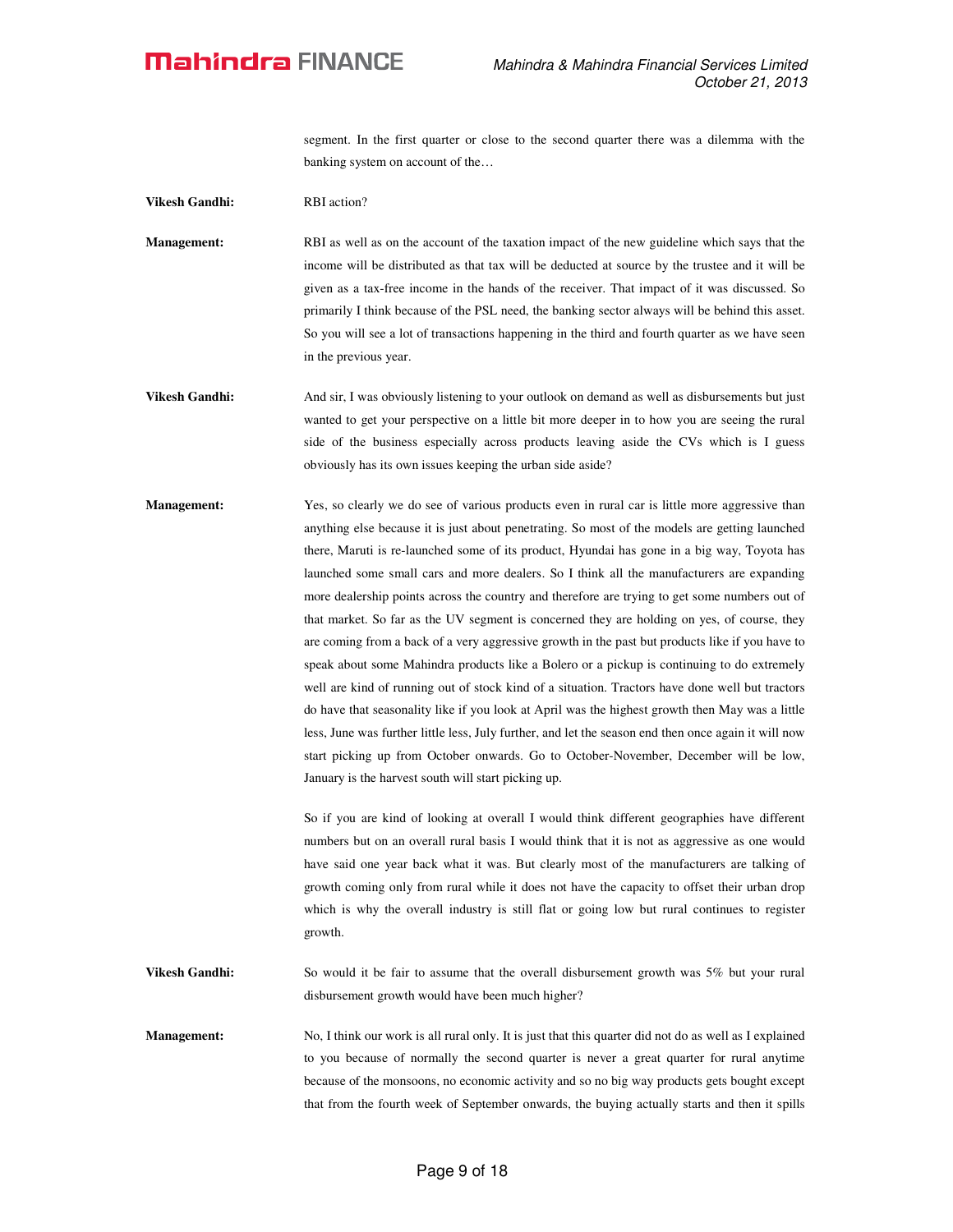over to October-November which are two big festival months. And you would see the same situation also happening this year.

- **Vikesh Gandhi:** And just one more last quick update now. I believe you have obviously slowed down your CV book growth but if you can throw some light in terms of what kind of stress, are you seeing on the existing book whether in terms of if you can share the NPL on particularly on the CV itself?
- **Management:** I think whatever contract had to move into the NPL would have by now moved in CV because we are not into big business for the last at least 6-8, 10 months. So anything would have moved because all these would have been therefore business done 12 months back, 18 months back. So we are not seeing a new pressure on that but if in CV if you ask me the real pressure for us at least will be the ones which are in NPL, we have to take a call on which are the ones we want to repossess and sell and which are the ones we may want to wait and see how it behaves. So we will not have new NPAs problems but disposal losses out of repossession and sale will happen which is also a part of this quarter story.
- **Moderator:** Thank you. The next question is from the line of Parag Jariwala from Macquarie Securities. Please go ahead.
- **Parag Jariwala:** Sir, you said last quarter also that the NPAs are changing mainly the new NPAs are coming in that is why the provision coverage ratio is declining and so it is not that worrying but because the provision coverage ratio has steadily declined from close to 75% to now 55% and your credit cost as a percentage of AUM has remained either higher or in line with the past trend. So what is your comment on this I mean?
- **Management:** No, why do you say higher?
- **Parag Jariwala:** Your credit cost if I see is as a percentage of AUM for the first half it is around 1.8% annualised it was around 1.6% in first half of FY13 and 1.4% in first half of FY12, so despite keeping credit cost at a higher level our provision coverage ratio has steadily come off. So are we going for more write-offs or something like that or even if the NPL are changing the buckets from say 100 days to 180 to 200 but that is a sign of worrying, right? So ideally you should provide higher for such kind of delinquencies?
- **Management:** No, either we should provide higher or repossess and sell and book the loss, right? So they have chosen the second one. That is why credit loss. See let us remain here. Let us say that we do not repossess and sell and we allow this to mature to higher bucket or provisioning, provisioning will looked at it has gone to 60%. And then when you repossess and sell you, will not have a disposal loss because you have already provided for. The other way around to look at it is that, no, we do not want to wait for another 12 months. Today, we think the industry is not doing well let us repossess and sell and book the loss. So I would think what we are doing is much more healthier because otherwise who knows about 12 months later, the asset may not even fetch the price that it fetches today even though you may carry a higher provision it may not even the resale may not be even good enough to cover that provision at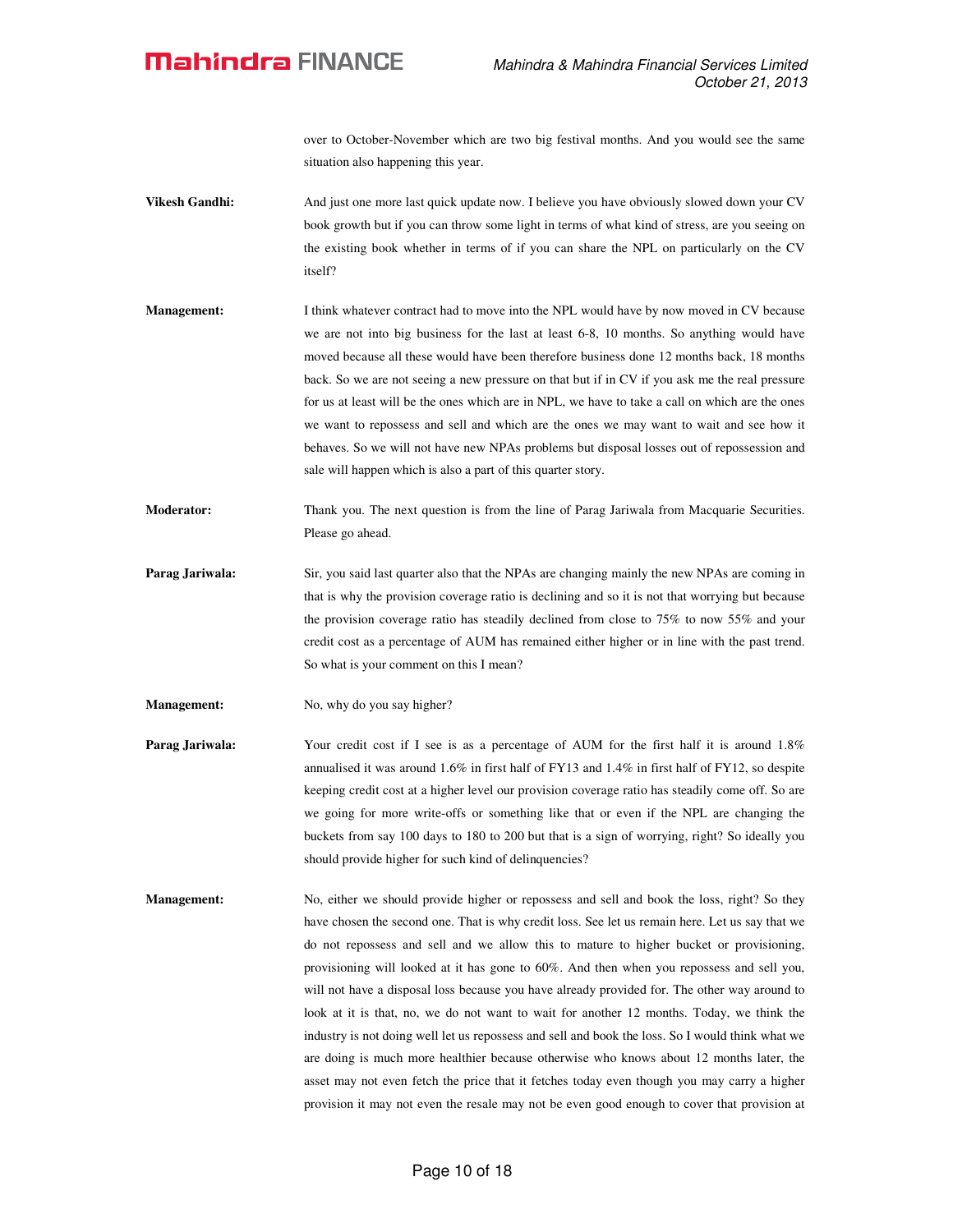least for commercial vehicles the way the market is. So therefore you do not see a higher provisioning happening but disposal losses are higher because within the bucket of even 10% and 20%, we are repossessing and booking the loss if we sell.

- **Parag Jariwala:** So, can you just give me the rough figure? What could be such a loss in these 6 months and as compared to some earlier years?
- **Management:** If you look at the two quarters our provision including disposal losses have remained the same 125-125, if you see both the quarter. So in my opinion it really does not matter as to what is the figure even if you are to take Rs30 crores as the loss. It is just changing bucket. Instead of provision, it goes to loss.
- **Moderator:** Thank you. The next question is from the line of Vishal Goyal from UBS Securities. Please go ahead.
- **Vishal Goyal:** Just trying to get a sense on your various products especially your NPL trend. I understand that most of it is coming from CVs but can you just help us with the details of other products?
- **Management:** I mean it will be a very general remark I do not think we have product-by-product exact number here that may be some future date when you meet our team they can but let me correct you we are not saying that almost all NPAs from only CV. We do not have that large portfolio to tell you that all NPAs are from CV alone. In this business historically every product will have an NPA, the pressure on CV is higher than anything else.
- **Vishal Goyal:** So you are repossessing only CVs, correct?
- **Management:** No, please we cannot repossess every month 1,000 CV; we do not have that kind of portfolio. We repossess tractors. Suppose we have today 5,000 vehicles in stock suppose, we have 500 of them tractors, we will have 200 three wheelers, we will have some 500 to 700 cars, we will have some tractors we will have all kinds of products. It is not just CV we cannot have thousands of CVs in our stock. It is in terms of the pressure on product, it starts with CV which is in the higher pressure zone. And the lowest pressure is on these second-hand vehicles because it is a new business relatively and it is a valuation business so therefore if you kind of price the second-hand vehicle appropriately well the defaults will be the lowest. So far as tractor is concerned it will always have the highest NPA in off season and it will only correct itself in the season. So if you look at in the first half, the tractor NPAs would have been higher. It will now start getting corrected as the harvest starts coming out.

**Vishal Goyal:** So basically you won't be selling the tractors, correct? Repossessing and selling?

**Management:** Please understand repossession and selling is an independent action over the market condition. It is if the customer is defaulting even when he is operating the tractor and repaying or we have done an appraisal judgmental error we need to repossess or in a market that the market conditions do not support asset to be left back we will take the decision to repossess. Like we do what in a month we are doing if you take the last 12 months' period we would have done roughly about 80,000 to 90,000 tractors. What we have repossessed and what we have in stock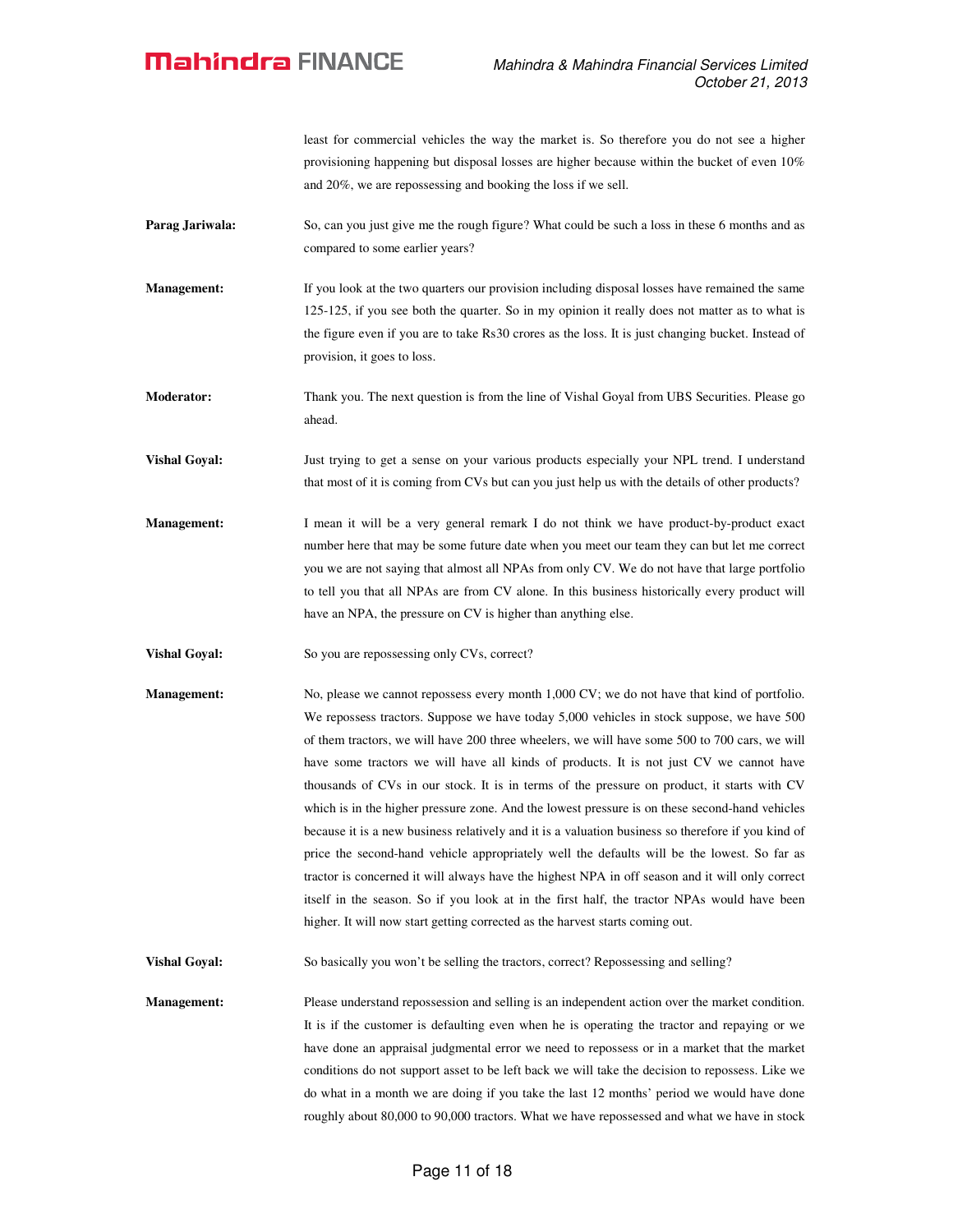|                      | is 400 tractors. So we should not generalise the remark either way. So all actions of<br>repossession, all actions of disposal will be applicable to every product that we are in. It is<br>independent of any product independent of any geography. By time and by sequence of events<br>of the market place they will be at a different pressure point at different times. In October-<br>November the need to repossess tractor will be the lowest because people who would have<br>enough cash flow and they would like to pay rather than allow to surrender. |
|----------------------|--------------------------------------------------------------------------------------------------------------------------------------------------------------------------------------------------------------------------------------------------------------------------------------------------------------------------------------------------------------------------------------------------------------------------------------------------------------------------------------------------------------------------------------------------------------------|
| <b>Vishal Goyal:</b> | And sir, from here you think things will like for example delinguency have peaking out from<br>your point of view or you think they will still how to go ahead?                                                                                                                                                                                                                                                                                                                                                                                                    |
| <b>Management:</b>   | What is our history? If you look at last 15 years you will always see first quarter and second<br>quarter the NPLs really peak and then they start correcting itself.                                                                                                                                                                                                                                                                                                                                                                                              |
| <b>Moderator:</b>    | Thank you. The next question is from the line of Kashyap Jhaveri from Emkay Global. Please<br>go ahead.                                                                                                                                                                                                                                                                                                                                                                                                                                                            |
| Kashyap Jhaveri:     | I just needed one clarification, this 4.6% growth which is being talked about is growth in value<br>of asset finance and not exactly disbursement, right?                                                                                                                                                                                                                                                                                                                                                                                                          |
| <b>Management:</b>   | Yes.                                                                                                                                                                                                                                                                                                                                                                                                                                                                                                                                                               |
| Kashyap Jhaveri:     | So would the disbursement reflect the same percentage growth or would it be higher or lower?                                                                                                                                                                                                                                                                                                                                                                                                                                                                       |
| <b>Management:</b>   | May be $1\%$ more $-20\%$ over this.                                                                                                                                                                                                                                                                                                                                                                                                                                                                                                                               |
| Kashyap Jhaveri:     | About let us say 4.6% could be but let us say 5.5%?                                                                                                                                                                                                                                                                                                                                                                                                                                                                                                                |
| <b>Management:</b>   | Yes.                                                                                                                                                                                                                                                                                                                                                                                                                                                                                                                                                               |
| Kashyap Jhaveri:     | Okay. My second question is in one of the subsidiaries, the Rural Housing Finance subsidiary,<br>if I look at our total customer contracts they have declined about 11% on a YoY basis for the<br>first half versus the first half last year? If I look at disbursement it is almost up by about $50\%$ .<br>So is there a material change in the LTV over there?                                                                                                                                                                                                  |
| <b>Management:</b>   | Yes, it is a product mix change. Actually earlier they were doing kind of a group lending<br>equivalent which is Rs50,000, Rs60,000 those kinds of things. We have added a new<br>geography where the demand for money is about Rs1,00,000 or Rs1,25,000. So it is not for the<br>same geography, same product that the LTV has gone up. New geographies got added and<br>new products have got launched.                                                                                                                                                          |
| Kashyap Jhaveri:     | Sir, when we say new product what does that?                                                                                                                                                                                                                                                                                                                                                                                                                                                                                                                       |
| <b>Management:</b>   | From a group lending of Rs50,000 see what we were doing earlier individual suppose were<br>given Rs125,000. In certain markets, there was the collateral was getting difficult to create on<br>individual. So therefore a group was formed of let us say 5 customers but instead of giving<br>Rs1 lakh to each we were giving about Rs50,000, okay? And two of them, three of them<br>would have had a clear title which will be collateralised of guarantor and therefore the average                                                                             |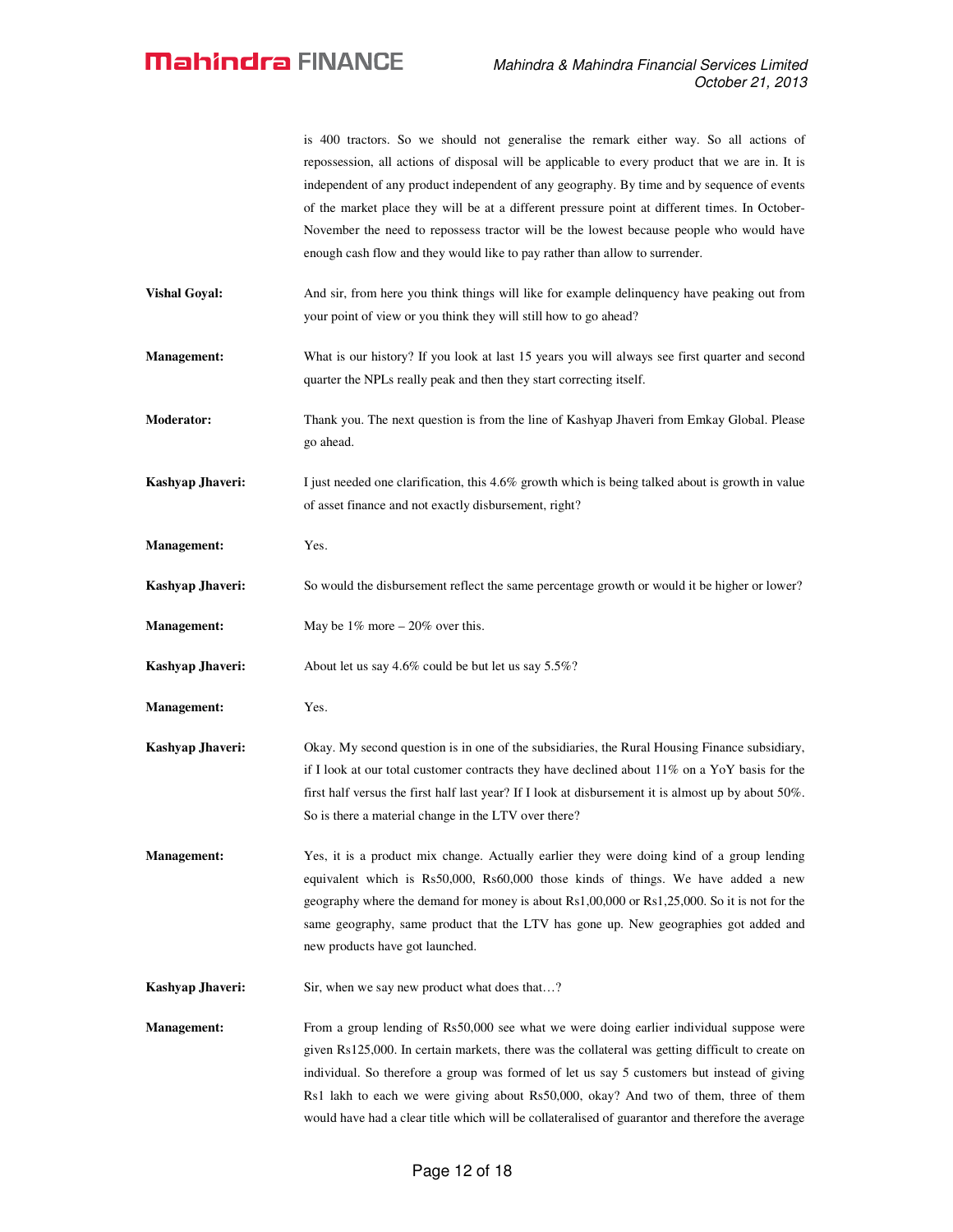lending ticket size of Rs50,000 to Rs60,000. Now when we open new markets like Rajasthan or MP where this kind of group lending is not happening but the land size of what they hold out of the current house that they hold is large enough and if room creation itself is costing about Rs1 lakh and Rs125,000. So therefore this new segment of customer has come, so as against five customers for Rs2.5 lakhs, it has become two customers for Rs2.5 lakhs. So therefore by number terms it has come down and value terms it has gone up.

**Management:** And it is our conscious effort to increase the ticket size?

**Management:** Yeah, otherwise cost inefficiency will come like...

**Kashyap Jhaveri:** And you know the book size now is about Rs170 crores. And about a year back or two we had highlighted that we are looking at something like a billion dollar book by FY15 in this business?

**Management:** That we changed it in to rupee terms as Rs4,000.

**Kashyap Jhaveri:** Yes, but this is FY15 target, right?

**Management:** Yes, that is right.

**Kashyap Jhaveri:** So, we are almost looking at sort of quadrupling the book size over the next about 1.5 years?

**Management:** See every year it has been doubling. Now we will rethink exactly Rs4,000 or Rs3,800 or whatever is anybody will get. But we will be on or around that number.

**Moderator:** Thank you. The next question is from the line of Shantanu Chakrabarti from ICICI Securities. Please go ahead.

**Shantanu Chakrabarti:** I would start with one housekeeping question. You were speaking earlier about assets financed and disbursement, so if you could give some sense of what was the LTV on the incremental asset financing? And the second housekeeping question is on what would be the securitisation income for the quarter?

**Management:** LTV is about 72% that is not substantially changed. It was 71. It has become 72% it is a product mix change rather than LTV increase in the same product, and marginal increase overall and as far as securitisation is zero. We have not done any transaction.

**Shantanu Chakrabarti:** No, the income in the quarter that is?

**Management:** The securitisation income last year second quarter was Rs55 crores line item. This year it is Rs67 crores.

**Shantanu Chakrabarti:** And the other question I had was so apart from the CV business could you give some sense on where is the stress maximum in terms of segments?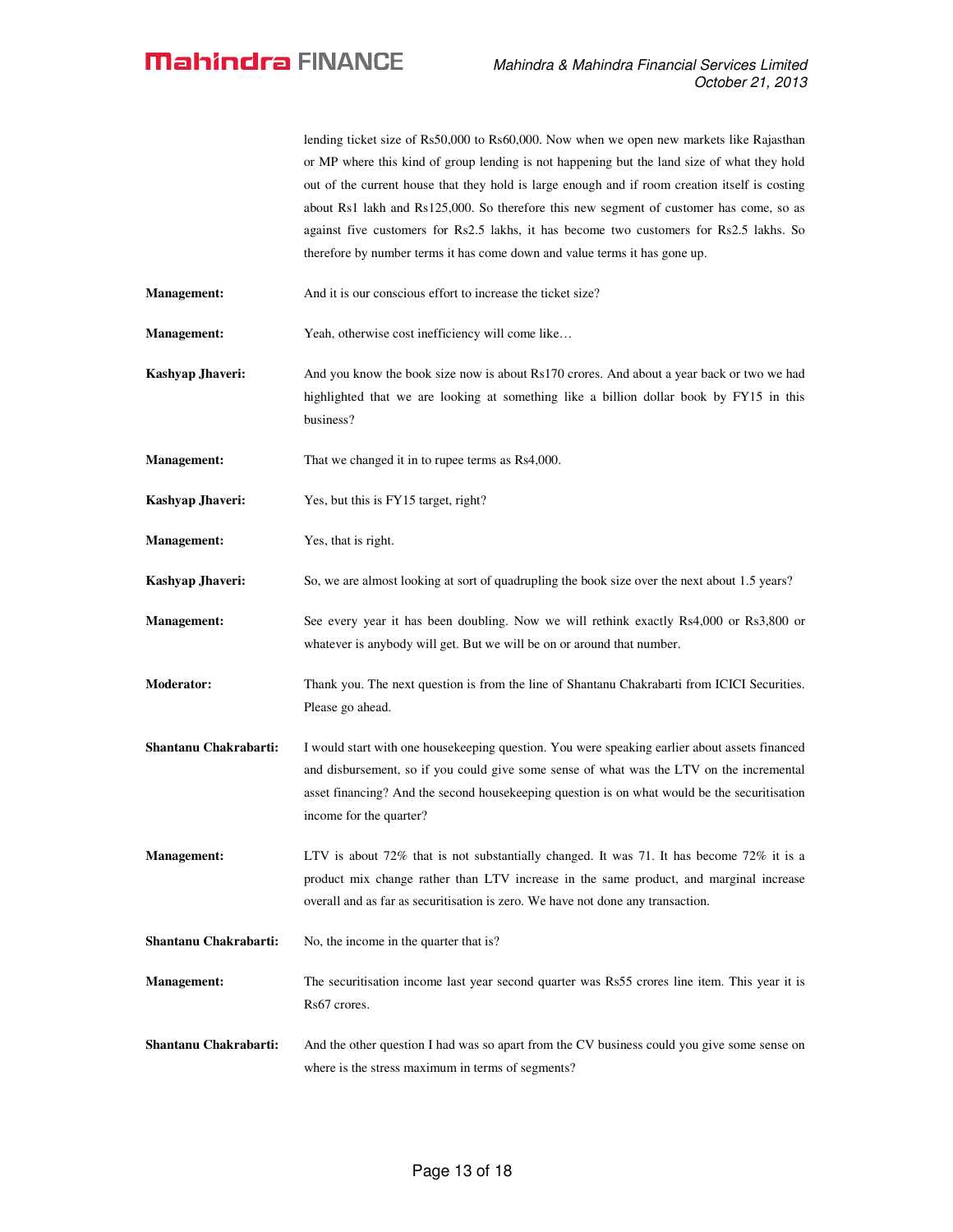| <b>Management:</b> | No other product has a stress as much as CV from the market condition but seasonality stress<br>clearly will be tractor because they will only correct itself from October.                                                                                                                                                                                                                                                                                                                                                                                                                                                                                                     |
|--------------------|---------------------------------------------------------------------------------------------------------------------------------------------------------------------------------------------------------------------------------------------------------------------------------------------------------------------------------------------------------------------------------------------------------------------------------------------------------------------------------------------------------------------------------------------------------------------------------------------------------------------------------------------------------------------------------|
| <b>Moderator:</b>  | Thank you. The next question is from the line of Umang Shah from CIMB. Please go ahead.                                                                                                                                                                                                                                                                                                                                                                                                                                                                                                                                                                                         |
| <b>Umang Shah:</b> | I just have two quick questions. One is on the used vehicles segment, how has been your<br>experience as to are the prices dropping, they have been stable or they are rising? Just if you<br>could just throw some colour on that?                                                                                                                                                                                                                                                                                                                                                                                                                                             |
| <b>Management:</b> | So far as vehicles which get repossessed and sold we clearly see there is some drop in price.<br>But so far as financing of second hand is concerned it is left to us to assess it correctly and<br>finance it.                                                                                                                                                                                                                                                                                                                                                                                                                                                                 |
| <b>Umang Shah:</b> | But are you seeing at least trend-wise that from the demand perspective that is it substantially<br>strong or has it tapered off for or some sense?                                                                                                                                                                                                                                                                                                                                                                                                                                                                                                                             |
| Management:        | I think UV tractors and certain segments of cars are very, very strong because the supply side<br>is weak. There is enough use up there. But we are not at all there in a big way second<br>commercial vehicle but I am told that second-hand commercial vehicle demand and price both<br>are weak because of the industry. LCV is I would think between flat and little low.                                                                                                                                                                                                                                                                                                   |
| <b>Umang Shah:</b> | Okay, that is really helpful. And just second question on margins. You have already<br>mentioned as to what has lead to improvement in margins now just looking at margins over<br>next two quarters from two perspective—one, that we have festive season around the corner at<br>the same time on 29 we have the RBI policy and more or less consensus is expectation of a<br>25-50 basis points kind of a rate increase. How do you see your ability to pass on any further<br>increase in rates? It is number one. Secondly, if not in that condition is the current price hike<br>sufficient enough to absorb that cost or probably we would see some pressure on margins? |
| Management:        | If it is a 25 basis point increase I think the current increase is good enough. If it is a 50 basis<br>point increase, we will be unmatched for about 15 basis point. As far as passing on to the<br>customer is concerned at least my belief is we cannot pass it on to customer on our own and<br>therefore there are enough initiatives to pressurise the manufacturer and dealer to participate.<br>And some of them have agreed, and some of them are already giving.                                                                                                                                                                                                      |
| <b>Umang Shah:</b> | And just an addition to that as you have mentioned that the dealers or the manufacturers may<br>participate in the recent RBI guidelines on subvention and now I know that it is not yet<br>applicable to NBFCs but does that really impact us in any sense or in any particular product<br>category?                                                                                                                                                                                                                                                                                                                                                                           |
| <b>Management:</b> | See for us it is simple. We give them a commission which we will not give. We will not take it<br>as sub-venture. There is honestly speaking when we say that the dealer will participate, we pay<br>them what you call resourcing fees. Those fees we will not pay. It will be a cost reduction for<br>us instead of a margin so you will see a dip in the margin but you will see a dip in the cost<br>also.                                                                                                                                                                                                                                                                  |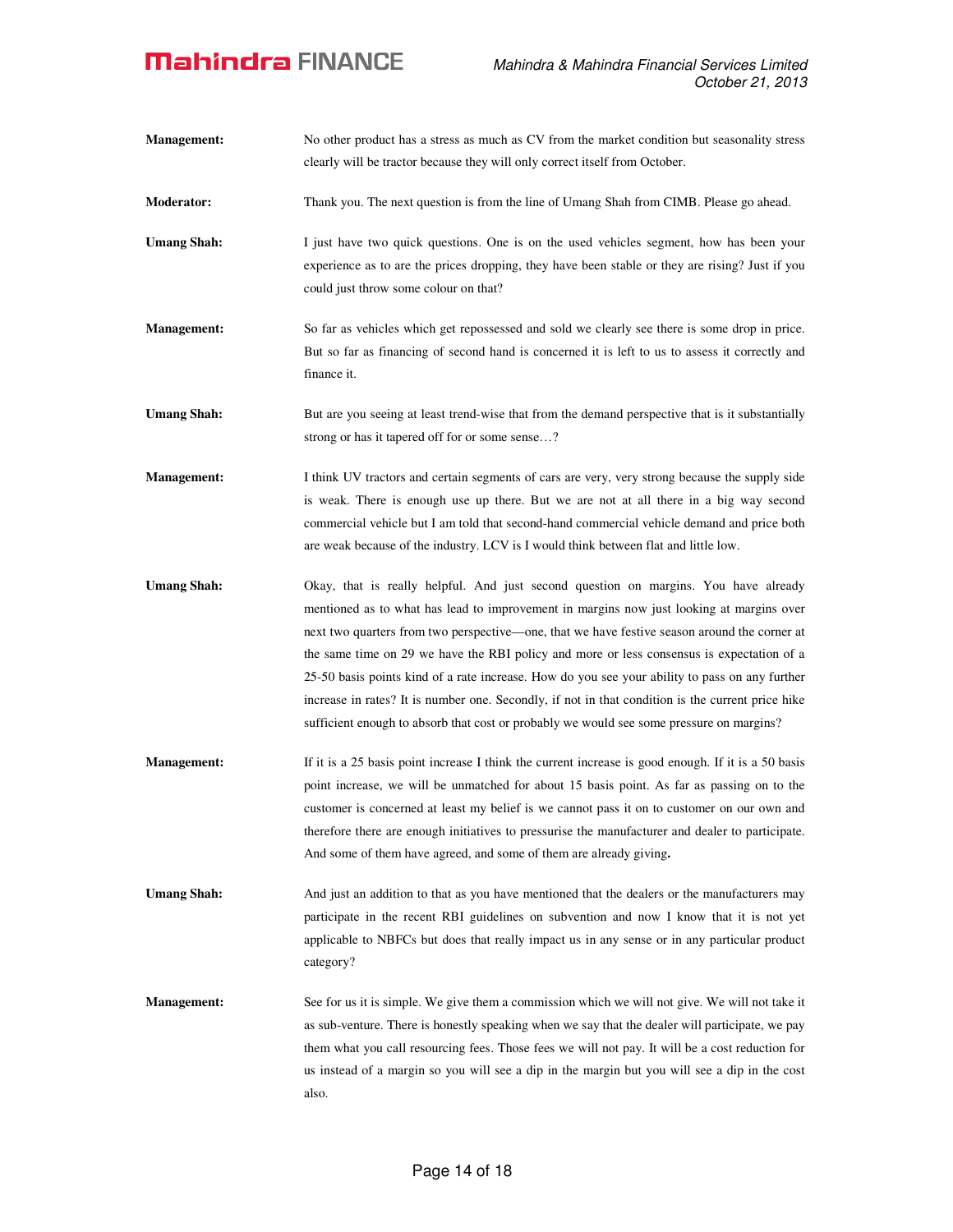| <b>Umang Shah:</b> | So, basically the cost and the margin are more or less offsetting, is that what you are trying to<br>say?                                                                                                                                                                                                                                                                                                                                                                                            |
|--------------------|------------------------------------------------------------------------------------------------------------------------------------------------------------------------------------------------------------------------------------------------------------------------------------------------------------------------------------------------------------------------------------------------------------------------------------------------------------------------------------------------------|
| <b>Management:</b> | No, not always. I am just saying. Supposing somebody agrees to give me Rs2,000 okay and I<br>am giving in Rs3,000 as resourcing fees, I will give Rs1,000 resourcing fees.                                                                                                                                                                                                                                                                                                                           |
| <b>Umang Shah:</b> | And also on the manufacturer's subvention front nothing really much impacts as right? From<br>whatever has come in now in the recent RBI guidelines?                                                                                                                                                                                                                                                                                                                                                 |
| <b>Management:</b> | No. It is not for us anyways.                                                                                                                                                                                                                                                                                                                                                                                                                                                                        |
| <b>Umang Shah:</b> | Understand but if at all it has to be made applicable for NBFC is even then it would not?                                                                                                                                                                                                                                                                                                                                                                                                            |
| <b>Management:</b> | We are not there into $0\%$ game and all that. In automobile that was anyway not prevailing so<br>much.                                                                                                                                                                                                                                                                                                                                                                                              |
| <b>Umang Shah:</b> | No, I am not talking about the 0%.                                                                                                                                                                                                                                                                                                                                                                                                                                                                   |
| <b>Management:</b> | It was movable consumer durables and all that.                                                                                                                                                                                                                                                                                                                                                                                                                                                       |
| <b>Umang Shah:</b> | Yeah, the subvention thing which had come in?                                                                                                                                                                                                                                                                                                                                                                                                                                                        |
| <b>Management:</b> | Yes, see at the end of the day somebody has to pay for it either it is a financier who absorbs<br>and pays for it, customer pays for it or dealer or a manufacturer pays for it. Till such time if it<br>is from the manufacturers the rule does not allow us to take it from them. Then we incur so<br>much of advertisement cost all that kind of cost these subventions will happen instead of<br>interest subvention. Eventually the enabler cannot incur the loss on behalf of the beneficiary. |
| <b>Moderator:</b>  | Thank you. The next question is from the line of Vibha Batra from ICRA. Please go ahead.                                                                                                                                                                                                                                                                                                                                                                                                             |
| Vibha Batra:       | Sir, just wanted to check with you this REPO stock, is it a part of NPAs or it is over and above<br>that?                                                                                                                                                                                                                                                                                                                                                                                            |
| <b>Management:</b> | No, it is a part.                                                                                                                                                                                                                                                                                                                                                                                                                                                                                    |
| Management:        | Part of NPA.                                                                                                                                                                                                                                                                                                                                                                                                                                                                                         |
| Vibha Batra:       | Okay, so it is a subset. And what percentage of your CV is HCV?                                                                                                                                                                                                                                                                                                                                                                                                                                      |
| <b>Management:</b> | What percentage of total CV is HCV? See totally our CV-LCV portfolio together itself is 7%<br>to 8%. And this should be about 30% of that roughly. May be little later if you speak to<br>Rakesh or Dinesh or somebody they can give you the specific number but my understanding is<br>it will be around that.                                                                                                                                                                                      |
| Vibha Batra:       | And what will be the distribution of pre-owned vehicles?                                                                                                                                                                                                                                                                                                                                                                                                                                             |
| <b>Management:</b> | Pre-owned vehicle is about 8% of the total portfolio.                                                                                                                                                                                                                                                                                                                                                                                                                                                |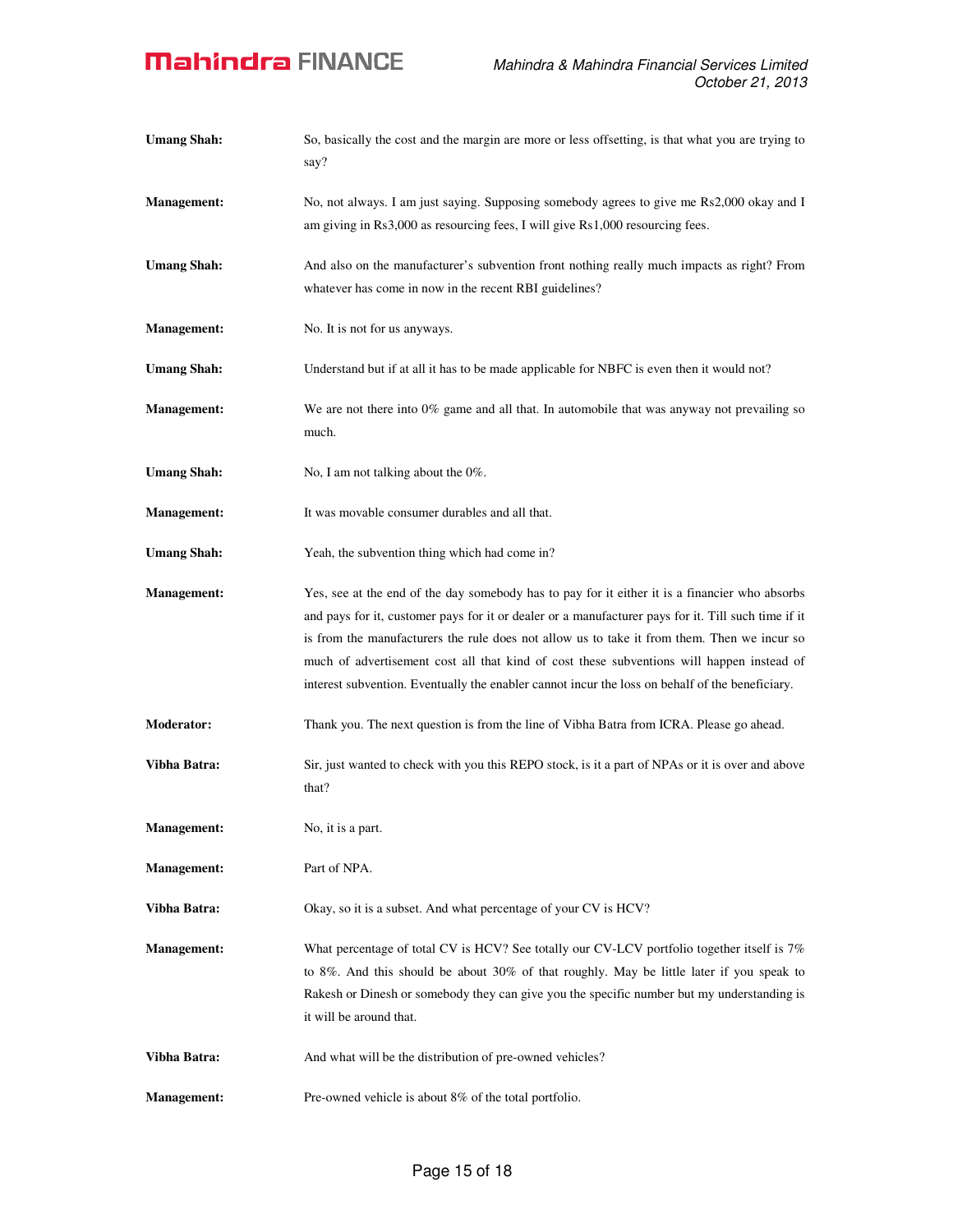| Vibha Batra:       | What is pre-owned, is it tractors or?                                                                                                                                                                                                                                                                                                                                                                                                                                                                                                                                              |
|--------------------|------------------------------------------------------------------------------------------------------------------------------------------------------------------------------------------------------------------------------------------------------------------------------------------------------------------------------------------------------------------------------------------------------------------------------------------------------------------------------------------------------------------------------------------------------------------------------------|
| <b>Management:</b> | Yeah, it is other than any commercial vehicles. It will be cars, tractors, and UVs.                                                                                                                                                                                                                                                                                                                                                                                                                                                                                                |
| Vibha Batra:       | So between cars, tractors what would be the distribution?                                                                                                                                                                                                                                                                                                                                                                                                                                                                                                                          |
| <b>Management:</b> | Roughly around 35% is UV and car will be another 30%, tractor is around 20%.                                                                                                                                                                                                                                                                                                                                                                                                                                                                                                       |
| <b>Management:</b> | Between three products equally distributed.                                                                                                                                                                                                                                                                                                                                                                                                                                                                                                                                        |
| <b>Management:</b> | So more or less it is distributed in this concentrated manner.                                                                                                                                                                                                                                                                                                                                                                                                                                                                                                                     |
| <b>Management:</b> | Yes.                                                                                                                                                                                                                                                                                                                                                                                                                                                                                                                                                                               |
| Vibha Batra:       | And broadly the lending yields on this pre-owned will be what percentage?                                                                                                                                                                                                                                                                                                                                                                                                                                                                                                          |
| <b>Management:</b> | Anywhere upward of 22-23%.                                                                                                                                                                                                                                                                                                                                                                                                                                                                                                                                                         |
| Vibha Batra:       | And broad tenor and ticket sizes?                                                                                                                                                                                                                                                                                                                                                                                                                                                                                                                                                  |
| <b>Management:</b> | Average book should be to 18 months, it is normally less than two-year loans most of them.<br>There will be some 30 months and still thinking 18-20 months will be the average and the<br>ticket size will be 300,000—250,000 to 300,000 maximum.                                                                                                                                                                                                                                                                                                                                  |
| Vibha Batra:       | And this is pre-owned, will be sale purchase transactions or top-ups?                                                                                                                                                                                                                                                                                                                                                                                                                                                                                                              |
| <b>Management:</b> | No, sale purchase. The same customer top-up, we are not in a big way into that at all.                                                                                                                                                                                                                                                                                                                                                                                                                                                                                             |
| Vibha Batra:       | And another question I think a lot of analysts have already asked I am just trying to ask it one<br>more time that the REPO stock that you have the losses on REPO stock has gone up. So if you<br>were to compare it say with 4Q of 2013 versus 2Q of 2014 say what would be your losses on<br>REPO stock?                                                                                                                                                                                                                                                                        |
| <b>Management:</b> | Since you are asking same question you want the same answer or different answer?                                                                                                                                                                                                                                                                                                                                                                                                                                                                                                   |
| Vibha Batra:       | See I want the quantitative answer.                                                                                                                                                                                                                                                                                                                                                                                                                                                                                                                                                |
| <b>Management:</b> | I think last year I think we had a better retail price and if you ask me this quarter the prices<br>have dipped over the second quarter of last year. But it is kind of more or less same like the<br>first quarter of this year. And it is little unreasonable to average it out as a total pool because<br>the product mix could be very different but on an overall basis I would still think any product<br>you take the resale of the reprocessed vehicle would have been little lower in terms of<br>realisation price in this quarter over the second quarter of last year. |
| Vibha Batra:       | So if last year say a loss on REPO say about 25% now if it is 35% or higher?                                                                                                                                                                                                                                                                                                                                                                                                                                                                                                       |
| <b>Management:</b> | Not that much I mean see about 1% to 2% dip we have seen which means about Rs3,000 to<br>Rs5,000 we have lost per vehicle more.                                                                                                                                                                                                                                                                                                                                                                                                                                                    |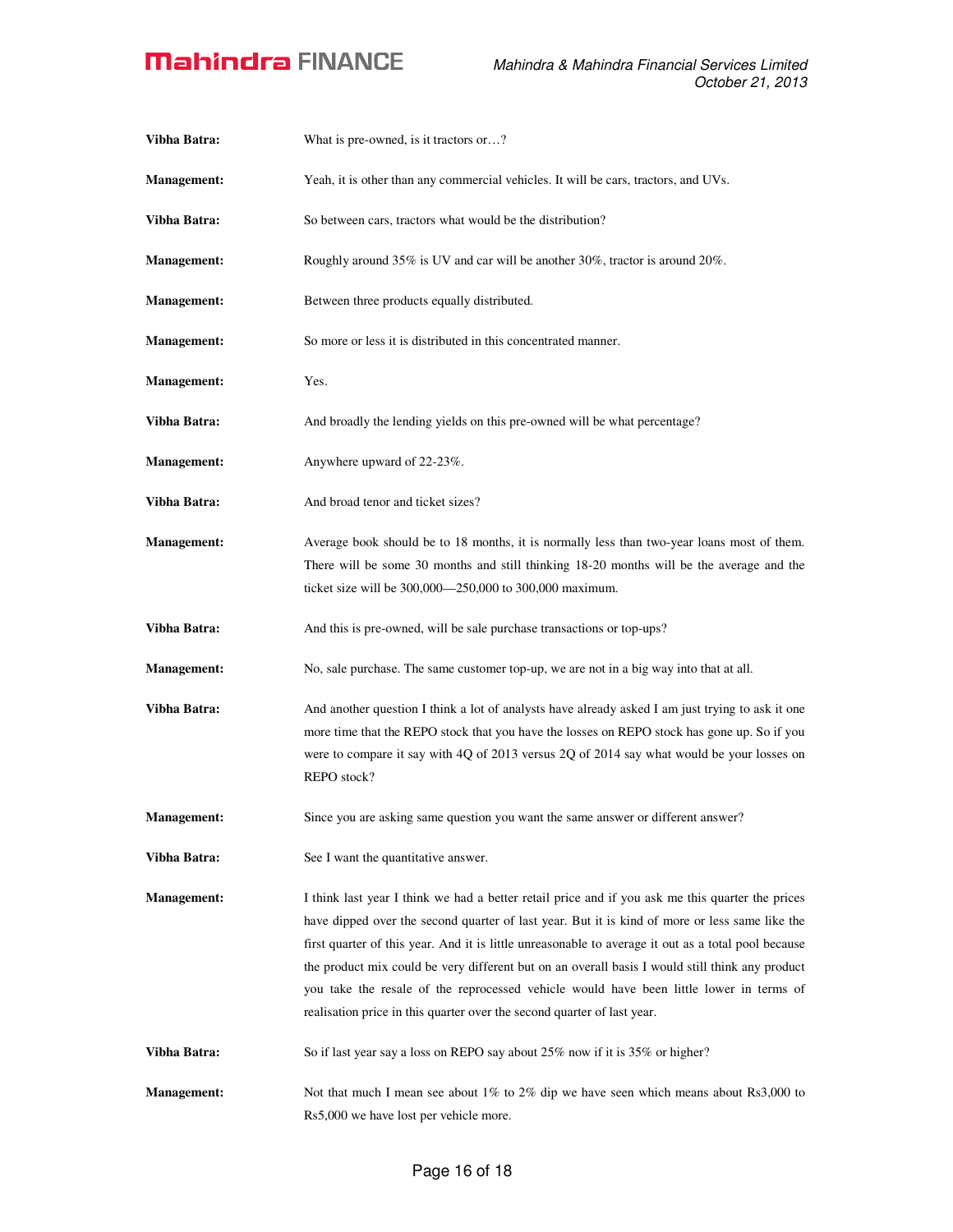**Vibha Batra:** I am not aware on your NPA recognition policy, it is on how many days?

**Management:** It is 150 days. What I suggest you can have a discussion separately with us for detailed operating information in the interest of time for everyone.

**Moderator:** Thank you. The next question is from the line of Desson Kirsty from Standard Life. Please go ahead.

**Desson Kirsty:** Yeah, I just wanted to understand more on the first half ROA and RONW numbers given that before an improvement in yield why there is deterioration on a half-and-half basis in the Return On Assets and the Return On Networth?

- **Management:** See there is a reason what we can say is that there is a capital raising which has taken place in the second half of the last year and so it is not exactly comparable because there is a capital expansion which was taken place but I am not fully blaming only on that. In addition to that there was some low-cost funding which took place last year due to securitisation and that we expected to happen during the second half of this year. So I would request you to wait for the next half, I think there could be a better comparison and a correct comparison can take place at the year end and so that because there is some anomalies which is there between this during the intervening period but nevertheless as far as the margin is concerned there is a drop of almost about 80 basis points in the margin drop primarily arising out of product mix change as well as there is an interest cost element whereas in the second quarter of this year the interest cost has gone up. So from operating side I would say that there is a temporary situation, there is a margin drop of about 80-85 basis points which has happened which we hope that we will be in a position to recoup in the next two quarters but also we are hopeful of raising some low cost money but there is an overall reason of there is a capital denominator going up is also one more thing which we have to keep in mind but let us wait and watch for the second half.
- **Moderator:** Thank you. The next question is from the line of Subramaniam PS from Sundaram Mutual Fund. Please go ahead.

**Subramaniam P S:** Just one data-keeping question. What would be the outstanding loans, borrowings?

**Management:** It is about almost Rs24,000 crores.

**Management:** Rs22,400 crores.

**Moderator:** Thank you. Ladies and gentlemen due to time constraints we will take the last question from the line of Amit Ganatra from Religare Invesco Asset Management. Please go ahead.

Amit Ganatra: Just one clarification. Since you have mentioned that you have done more repossessing basically this quarter so if you see the overall trends of NPA in case of our company the first three quarters basically there is slippage and fourth quarter there is a very large negative number as a result of which the overall full-year number is much stronger. So, one of the factors there is also that a lot of repossession and sale basically happens in the fourth quarter. Now if repossession basically has already happened more this quarter and so does that mean